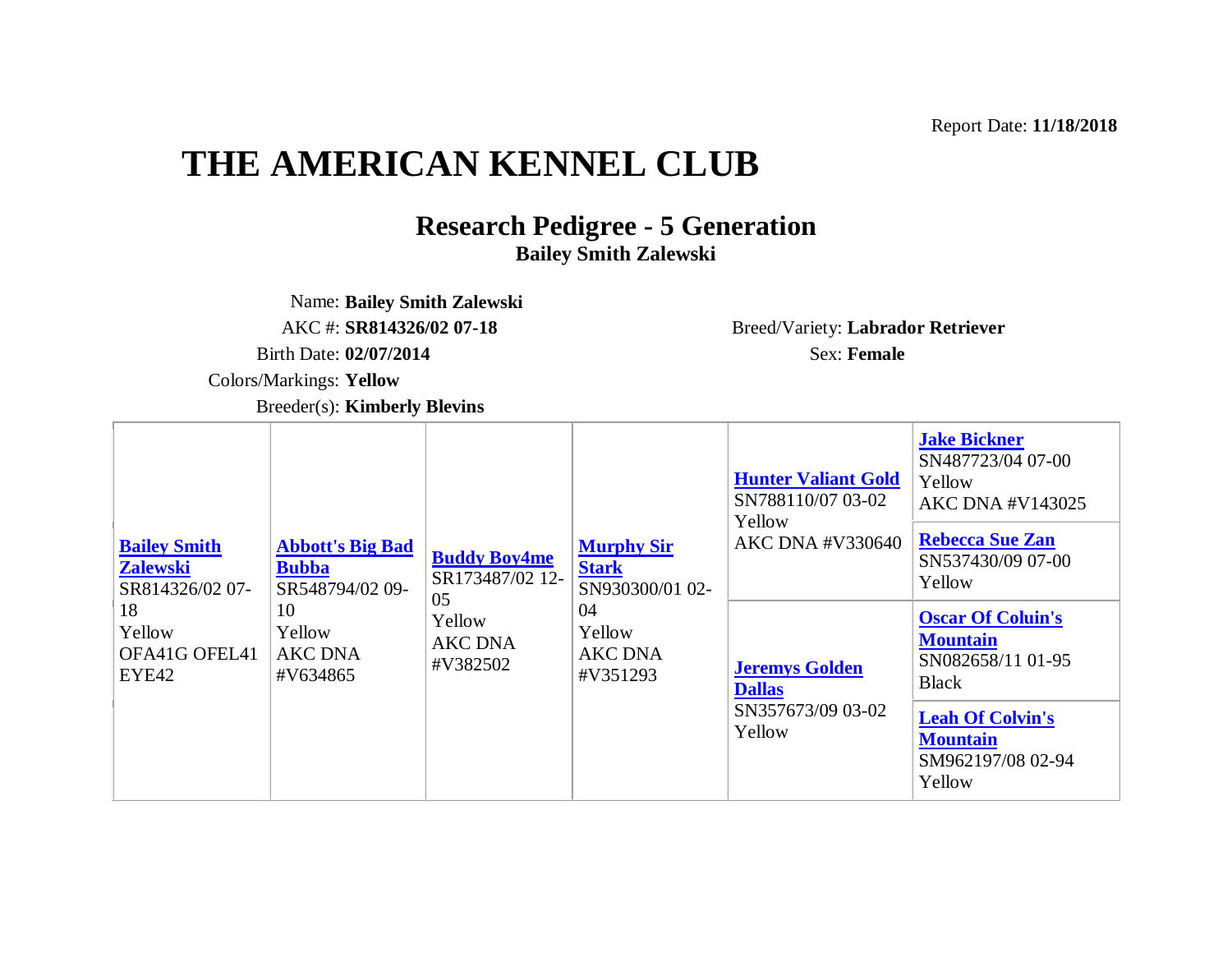|  |                                            | <b>Misty Magic VIII</b><br>SN569856/08 08-<br>02<br>Yellow | <b>Sierra's Black Magic</b><br><b>Bo</b><br>SN338960/07 11-97<br><b>Black</b><br><b>AKC DNA #V113950</b> | <b>Sir Turbo Springs Duke</b><br><b>Of Dale</b><br>SM778881/02 01-93<br>Chocolate<br><b>Jeanna's Golden</b><br><b>Duchess</b><br>SM930132/01 01-93<br>Yellow |
|--|--------------------------------------------|------------------------------------------------------------|----------------------------------------------------------------------------------------------------------|--------------------------------------------------------------------------------------------------------------------------------------------------------------|
|  |                                            |                                                            | <b>Jack Jensen's Honey</b><br>SN370449/09 11-97<br>Yellow                                                | <b>Jacob's Fidus Achates</b><br>SN003462/04 04-94<br>Yellow<br><b>AKC DNA #V137790</b><br><b>Abbotts Mattie</b><br>SN187121/12 10-96<br>Yellow               |
|  | <b>Sj Blondie</b><br>SR464891/05 06-<br>09 | <b>Buddy Boy4me</b><br>SR173487/02 12-<br>05<br>Yellow     | <b>Murphy Sir Stark</b><br>SN930300/01 02-04<br>Yellow<br>AKC DNA #V351293                               | <b>Hunter Valiant Gold</b><br>SN788110/07 03-02<br>Yellow<br>AKC DNA #V330640<br><b>Jeremys Golden Dallas</b><br>SN357673/09 03-02<br>Yellow                 |
|  | Yellow                                     | <b>AKC DNA</b><br>#V382502                                 | <b>Misty Magic VIII</b><br>SN569856/08 08-02<br>Yellow                                                   | <b>Sierra's Black Magic</b><br><b>Bo</b><br>SN338960/07 11-97<br><b>Black</b><br><b>AKC DNA #V113950</b>                                                     |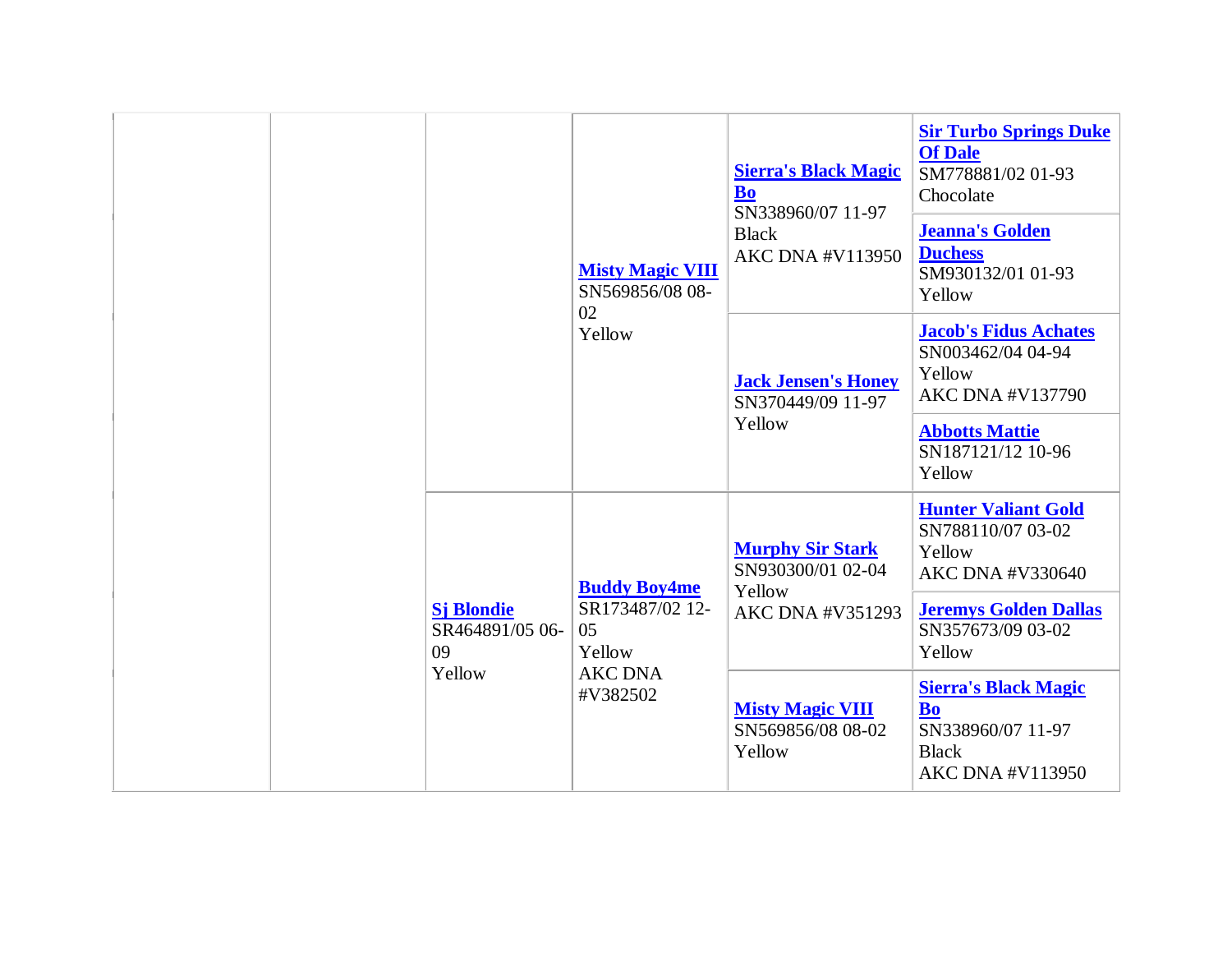|                                                           |                                                           | <b>Blakes Blonde</b>                                      | <b>Bowie's Troop</b><br><b>Thorn</b><br>SN875553/05 06-03<br>Yellow<br><b>AKC DNA #V297066</b> | <b>Jack Jensen's Honey</b><br>SN370449/09 11-97<br>Yellow<br><b>CH Micons Shotgun</b><br><b>Billy</b><br>SN462498/07 03-99<br>Yellow<br>OFA24G OFEL24 AKC<br>DNA #V96143<br><b>Supreme Aires Golden</b><br><b>Sudds</b> |
|-----------------------------------------------------------|-----------------------------------------------------------|-----------------------------------------------------------|------------------------------------------------------------------------------------------------|-------------------------------------------------------------------------------------------------------------------------------------------------------------------------------------------------------------------------|
|                                                           |                                                           | <b>Baby</b><br>SR122629/03 05-<br>05<br>Yellow            | <b>Roughrider's Golden</b><br><b>Mist</b><br>SN501223/05 04-02<br>Yellow                       | SN124736/06 12-96<br>Yellow<br><b>FC AFC Riparian</b><br><b>Roughrider</b>                                                                                                                                              |
|                                                           |                                                           |                                                           |                                                                                                | SF510065 07-92<br>Yellow<br>OFA25E<br><b>Sandcrest Misty Gold</b><br>SM977315/07 12-94                                                                                                                                  |
|                                                           |                                                           |                                                           |                                                                                                | Yellow<br>OFA29G                                                                                                                                                                                                        |
| <b>Kimberly's</b><br><b>Madison II</b><br>SR566352/04 03- | <b>Miller's Golden</b><br><b>Chief</b><br>SR184165/09 09- | <b>Jacob's Fidus</b><br><b>Achates</b><br>SN003462/04 04- | <b>Gunner's High Point</b><br>Ace                                                              | <b>Vlg's Son Of A Gunner</b><br>SC115892 02-79<br>Yellow                                                                                                                                                                |
| 11<br>Yellow                                              | 09<br>Yellow                                              | 94<br>Yellow                                              | SD621868 07-88<br>Yellow                                                                       | <b>McDaniel's River Miss</b><br>SC261667 02-79<br>Yellow                                                                                                                                                                |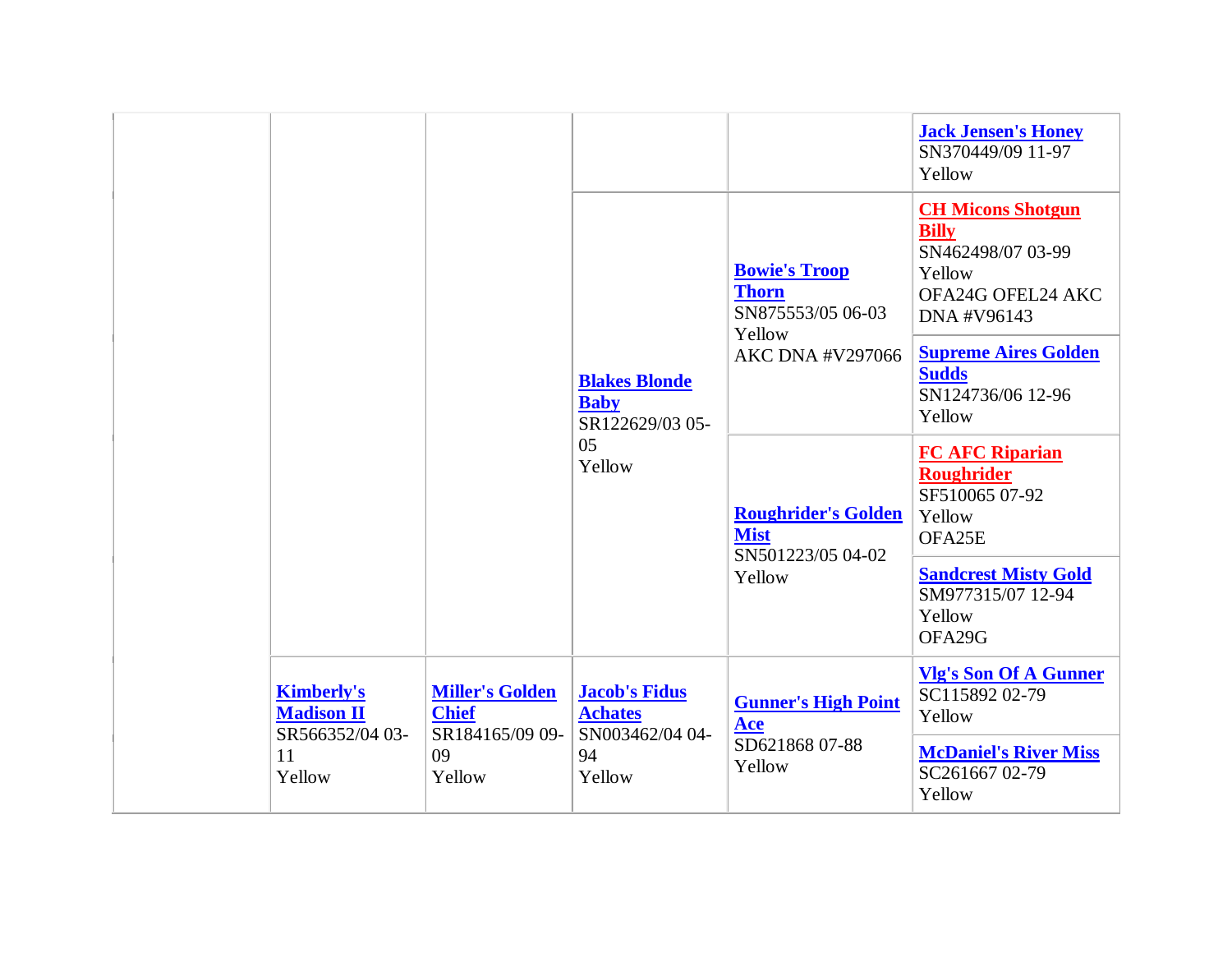|  |  | <b>AKC DNA</b><br>#V137790                                                      | <b>Bills Lady In</b><br><b>Waiting</b>                                      | <b>Sailins Jibb O'Deane</b><br>SD317146 02-84<br><b>Black</b> |                                                                                                                    |
|--|--|---------------------------------------------------------------------------------|-----------------------------------------------------------------------------|---------------------------------------------------------------|--------------------------------------------------------------------------------------------------------------------|
|  |  |                                                                                 |                                                                             | SE861025 07-88<br>Yellow                                      | <b>Peachs And Cream</b><br>SE234135 09-86<br>Yellow                                                                |
|  |  |                                                                                 |                                                                             | <b>Arias' Teemu</b><br>SN301569/09 06-97<br>Yellow            | <b>Peppertree Lanes</b><br><b>Colton</b><br>SN022560/03 06-94<br>Yellow<br>OFA25E                                  |
|  |  |                                                                                 | <b>Blevins'</b><br><b>Samantha</b><br>SN472301/02 09-<br>99                 | OFA46G AKC DNA<br>#V136300                                    | <b>Cherry Oaks Blue</b><br><b>Moon Citori</b><br>SN158920/03 02-96<br>Yellow                                       |
|  |  | Yellow                                                                          | <b>Arias' Daisy</b><br>SN261937/08 11-97                                    | <b>Ellis's Sonic Boom</b><br>SF065234 12-90<br>Yellow         |                                                                                                                    |
|  |  |                                                                                 |                                                                             | Yellow                                                        | <b>Black Lady Sheba VI</b><br>SM894085/04 09-95<br><b>Black</b>                                                    |
|  |  | <b>Miller's Bailey</b><br>$\bar{\mathbf{X}}$<br>SR264765/05 08-<br>07<br>Yellow | <b>Mac Homerun</b><br><b>McGuire</b><br>SN570109/04 04-<br>$00\,$<br>Yellow | <b>Kelton's Oski</b><br>SN283873/05 11-98<br><b>Black</b>     | <b>CH Sailin's Brahma</b><br><b>Jack</b><br>SN091685/04 12-95<br><b>Black</b><br>OFA24G OFEL24 AKC<br>DNA #V163429 |